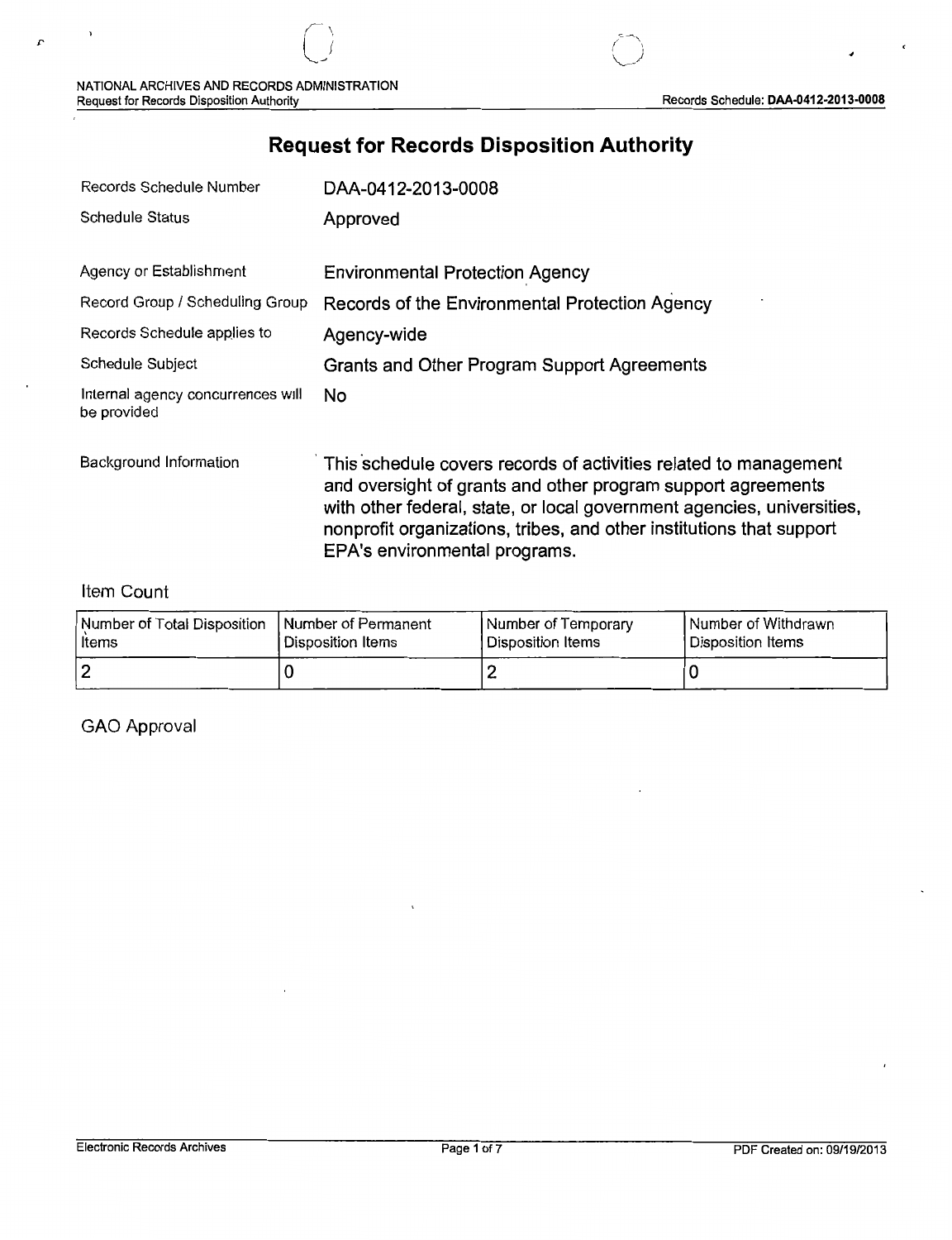## Outline of Records Schedule Items for DAA-0412-2013-0008

| Sequence Number |                                                                                                                   |
|-----------------|-------------------------------------------------------------------------------------------------------------------|
|                 | <b>Grants and Other Program Support Agreements</b>                                                                |
| 1.1             | Waste water construction and state revolving fund grants<br>Disposition Authority Number: DAA-0412-2013-0008-0001 |
| 1.2             | Other grants and program support agreements<br>Disposition Authority Number: DAA-0412-2013-0008-0002              |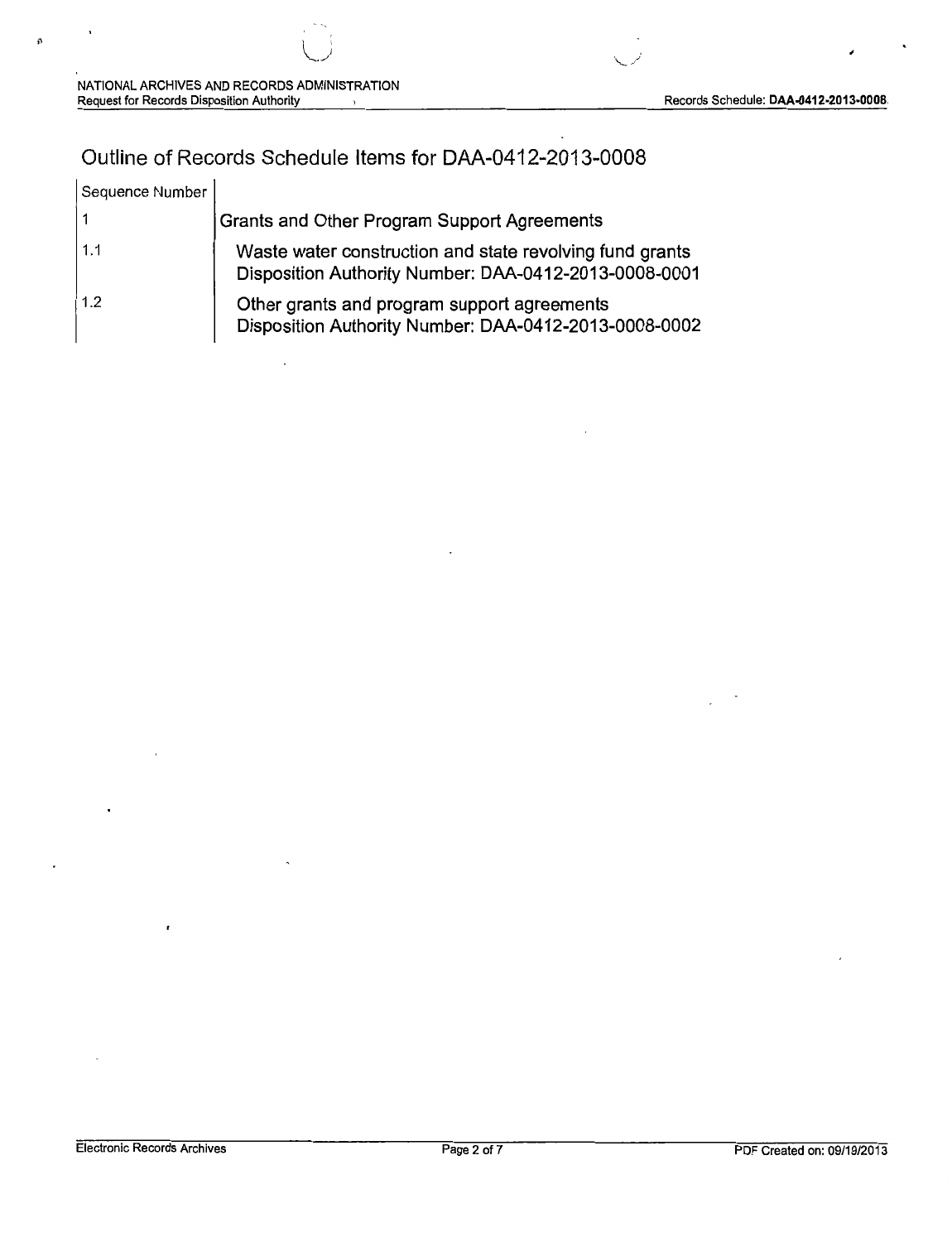## Records Schedule Items

 $\ddot{\phantom{0}}$ 

| Sequence Number |                                                                                                                                                                                                                                                                                                                                                                                                                                                                                                                                                                                                                                                                                                                                                                            |                     |                                       |  |
|-----------------|----------------------------------------------------------------------------------------------------------------------------------------------------------------------------------------------------------------------------------------------------------------------------------------------------------------------------------------------------------------------------------------------------------------------------------------------------------------------------------------------------------------------------------------------------------------------------------------------------------------------------------------------------------------------------------------------------------------------------------------------------------------------------|---------------------|---------------------------------------|--|
| 1               | Grants and Other Program Support Agreements                                                                                                                                                                                                                                                                                                                                                                                                                                                                                                                                                                                                                                                                                                                                |                     |                                       |  |
| 1.1             | Waste water construction and state revolving fund grants<br>Disposition Authority Number<br>DAA-0412-2013-0008-0001<br>Includes: records related to the administration of waste water construction<br>and state revolving fund grants to states, municipalities, inter-municipal or<br>interstate agencies for the construction of publicly owned treatment works,<br>including documentation of significant actions and decisions, justifications, cost<br>estimates, scopes of work, correspondence, applications, pre-award reviews,<br>funding decisions, award documentation, commitment notices, audit records,<br>status reports, requests for deviations from established assistance policies and<br>procedures submitted by award officials, and related records. |                     |                                       |  |
|                 |                                                                                                                                                                                                                                                                                                                                                                                                                                                                                                                                                                                                                                                                                                                                                                            |                     |                                       |  |
|                 |                                                                                                                                                                                                                                                                                                                                                                                                                                                                                                                                                                                                                                                                                                                                                                            |                     |                                       |  |
|                 | <b>Final Disposition</b>                                                                                                                                                                                                                                                                                                                                                                                                                                                                                                                                                                                                                                                                                                                                                   | Temporary           |                                       |  |
|                 | Item Status                                                                                                                                                                                                                                                                                                                                                                                                                                                                                                                                                                                                                                                                                                                                                                | Active              |                                       |  |
|                 | Is this item media neutral?                                                                                                                                                                                                                                                                                                                                                                                                                                                                                                                                                                                                                                                                                                                                                | Yes                 |                                       |  |
|                 | Do any of the records covered<br>by this item currently exist in<br>electronic format(s) other than e-<br>mail and word processing?                                                                                                                                                                                                                                                                                                                                                                                                                                                                                                                                                                                                                                        | Yes                 |                                       |  |
|                 | Do any of the records covered<br>by this item exist as structured<br>electronic data?                                                                                                                                                                                                                                                                                                                                                                                                                                                                                                                                                                                                                                                                                      | Yes                 |                                       |  |
|                 | Manual Citation                                                                                                                                                                                                                                                                                                                                                                                                                                                                                                                                                                                                                                                                                                                                                            |                     | Manual Title                          |  |
|                 | EPA 1003 item a                                                                                                                                                                                                                                                                                                                                                                                                                                                                                                                                                                                                                                                                                                                                                            |                     |                                       |  |
|                 | GRS or Superseded Authority .<br>N1-412-06-30a<br>Citation<br>N1-412-07-64/2a                                                                                                                                                                                                                                                                                                                                                                                                                                                                                                                                                                                                                                                                                              |                     |                                       |  |
|                 | Disposition Instruction                                                                                                                                                                                                                                                                                                                                                                                                                                                                                                                                                                                                                                                                                                                                                    |                     |                                       |  |
|                 | <b>Cutoff Instruction</b>                                                                                                                                                                                                                                                                                                                                                                                                                                                                                                                                                                                                                                                                                                                                                  |                     | Close upon closeout of the agreement. |  |
|                 | <b>Retention Period</b><br>Destroy 20 year(s) after file closure.                                                                                                                                                                                                                                                                                                                                                                                                                                                                                                                                                                                                                                                                                                          |                     |                                       |  |
|                 | <b>Additional Information</b>                                                                                                                                                                                                                                                                                                                                                                                                                                                                                                                                                                                                                                                                                                                                              |                     |                                       |  |
|                 | <b>GAO Approval</b>                                                                                                                                                                                                                                                                                                                                                                                                                                                                                                                                                                                                                                                                                                                                                        | <b>Not Required</b> |                                       |  |
| 1.2             | Other grants and program support agreements                                                                                                                                                                                                                                                                                                                                                                                                                                                                                                                                                                                                                                                                                                                                |                     |                                       |  |
|                 | <b>Disposition Authority Number</b>                                                                                                                                                                                                                                                                                                                                                                                                                                                                                                                                                                                                                                                                                                                                        |                     | DAA-0412-2013-0008-0002               |  |

 $\ddot{\phantom{a}}$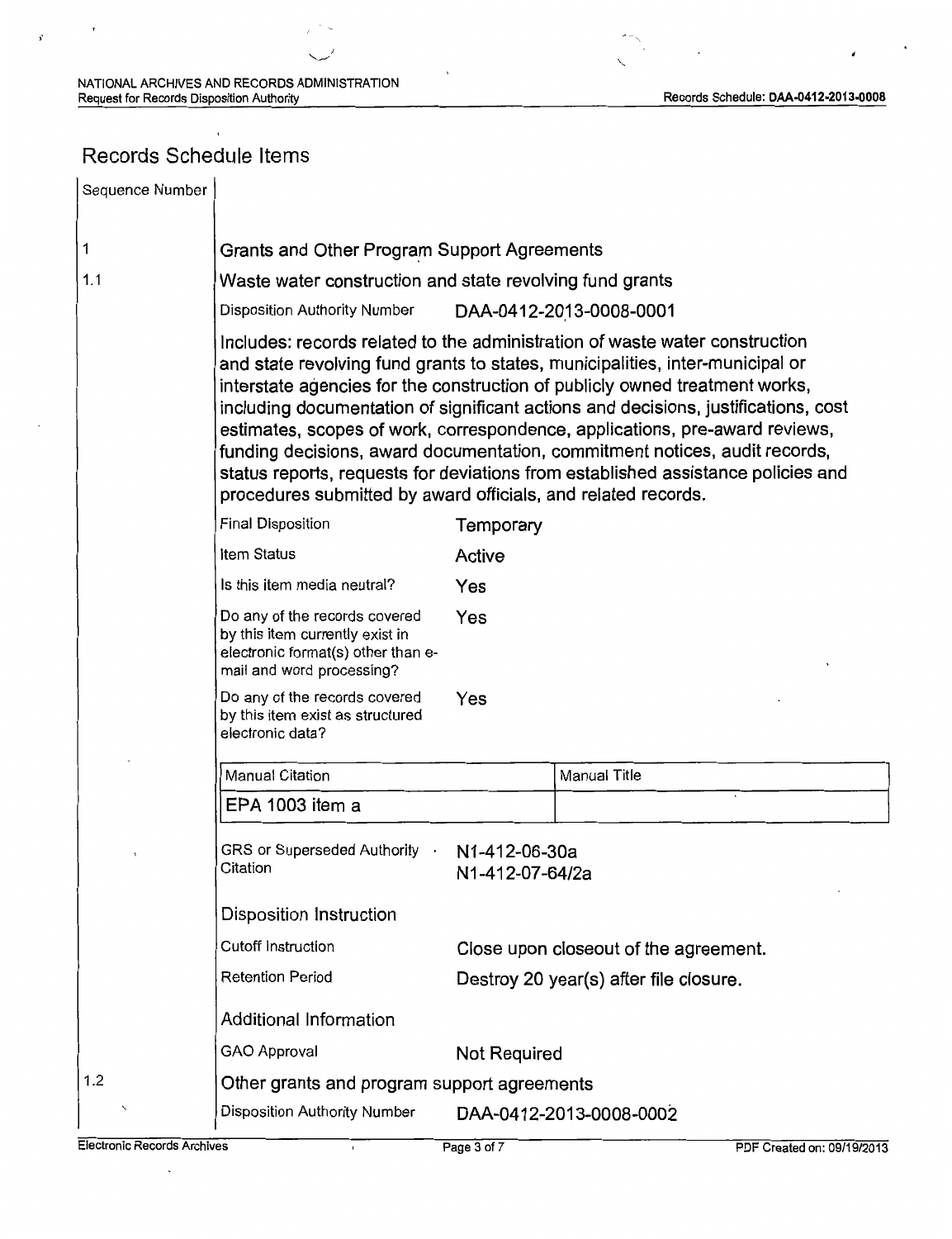Includes, but is not limited to: grants and other program support agreements such as assistance agreements, cooperative agreements, interagency agreements, agreements for "guest" workers, and other types of agreements administered by headquarters or other EPA offices and that provide for research, demonstration projects, training, fellowships, investigations, surveys, studies, or other types of program support activities, support documentation such as documentation of significant actions and decisions, announcements and solicitations of funding opportunities, justifications, requests and justifications for the non-competitive award of agreements, cost estimates, scopes of work, correspondence, applications, pre-award reviews, funding decisions, award documentation, evaluations of proposals and applications, conflict of interest documentation, requests for deviations from established assistance policies and procedures submitted by award officials, and related records (excluding Superfund, Brownfields, and oil spill site-specific records); grant and other agreement oversight records, including correspondence, reports, policies and procedures, and other documentation related to post-award monitoring, evaluation, disputes, audits, and other oversight records; grant appeals consisting of notices of appeal and any requests for reconsideration, appeal file documents and exhibits, correspondence, legal briefs, statements, memoranda, transcripts of any hearings held, orders and decisions, and related documents.

Final Disposition **Temporary** 

| Item Status                                                                                                                         | Active     |
|-------------------------------------------------------------------------------------------------------------------------------------|------------|
| Is this item media neutral?                                                                                                         | Yes        |
| Do any of the records covered<br>by this item currently exist in<br>electronic format(s) other than e-<br>mail and word processing? | Yes        |
| Do any of the records covered<br>by this item exist as structured<br>electronic data?                                               | Yes        |
| Manual Citation                                                                                                                     |            |
| EPA 1003 item b                                                                                                                     |            |
| GRS or Superseded Authority                                                                                                         | N1-412-07- |

GRS or Superseded Authority N1-412-07-34a Citation N1-412-07-34b N 1-412-07 -64/2a N 1-412-06-6/Ba Disposition Instruction Cutoff Instruction Close upon closeout of the agreement or when action is completed. Retention Period Destroy 10 year(s) after file closure.

Manual Title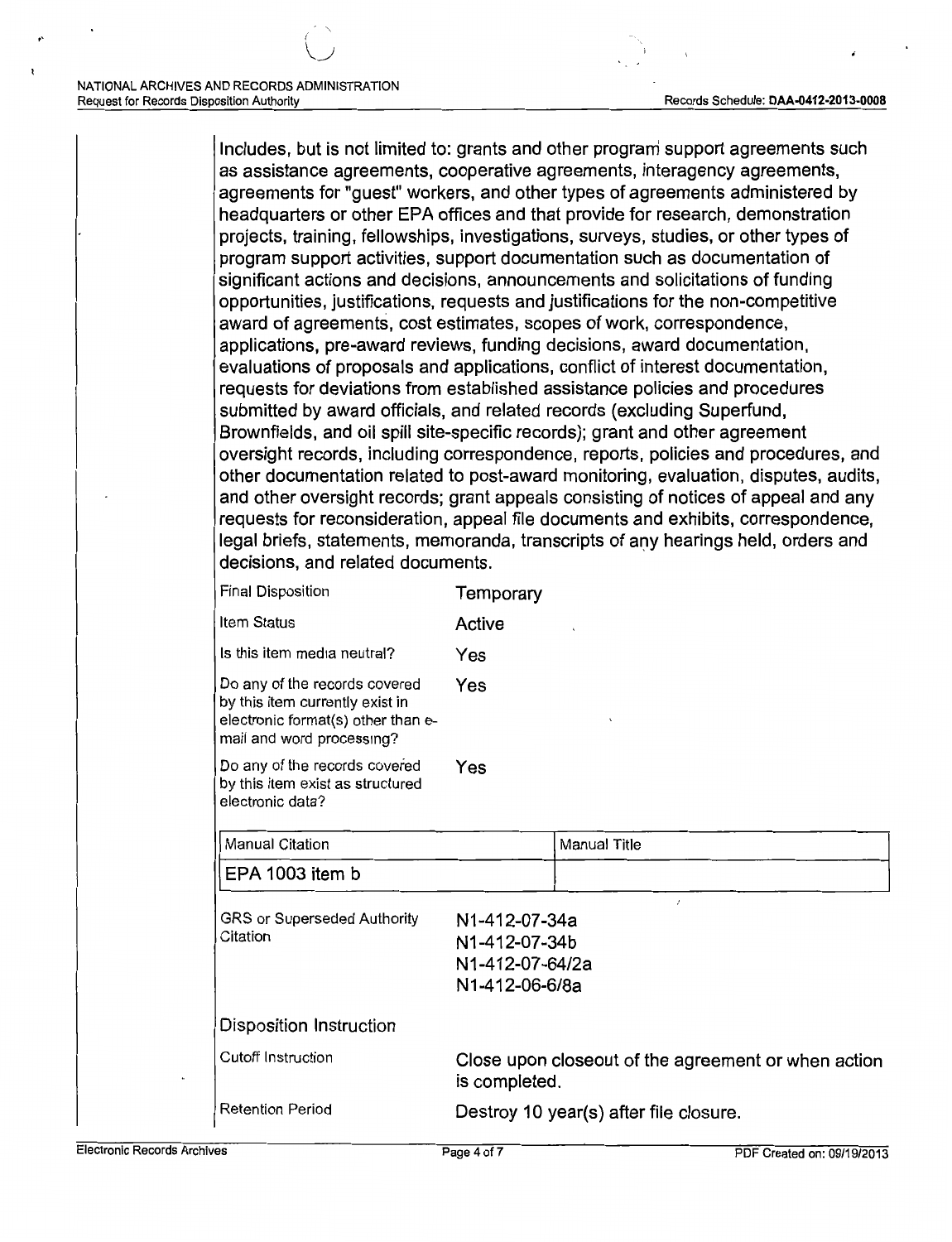$\ddot{\cdot}$ 

Additional Information

 $\angle$  '  $\searrow$  $\bigcup$ 

GAO Approval **Not Required** 

l,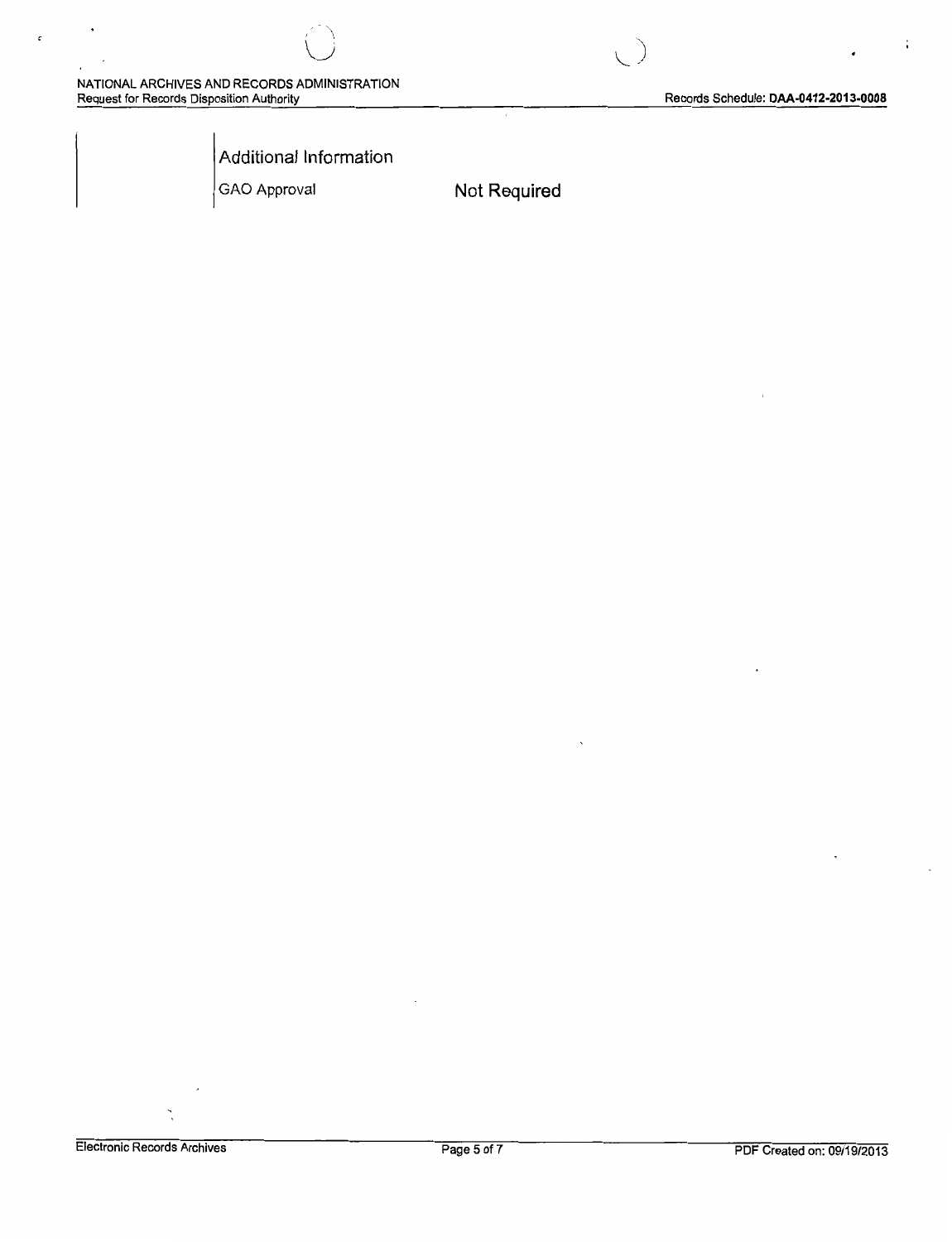( "' '- *)* 

### Agency Certification

I hereby certify that I am authorized to act for this agency in matters pertaining to the disposition of its records and that the records proposed for disposal in this schedule are not now needed for the business of the agency or wilt not be needed after the retention periods specified.

### Signatory Information

| Date       | Action                     | By                         | <b>Title</b>                                          | Organization                                                                                       |
|------------|----------------------------|----------------------------|-------------------------------------------------------|----------------------------------------------------------------------------------------------------|
| 04/11/2013 | Certify                    | John Ellis                 | <b>Agency Records Off</b><br>icer                     | Office of Environmental<br>Information - Office of<br><b>Information Collection</b>                |
| 09/11/2013 | Submit for Concur<br>rence | Henry Wolfinger            | Appraiser                                             | National Archives and<br><b>Records Administration</b><br>- Records Management<br><b>Services</b>  |
| 09/16/2013 | Concur                     | Margaret<br><b>Hawkins</b> | Director of Records<br><b>Management Servic</b><br>es | <b>National Records</b><br>Management Program<br>- Records Management<br><b>Services</b>           |
| 09/16/2013 | Concur                     | Laurence<br><b>Brewer</b>  | Director, National R<br>ecords Management<br>Program  | National Archives and<br><b>Records Administration</b><br>- National Records<br>Management Program |
| 09/18/2013 | Approve                    | David Ferriero             | Archivist of the Unite<br>d States                    | Office of the Archivist -<br>Office of the Archivist                                               |

ï